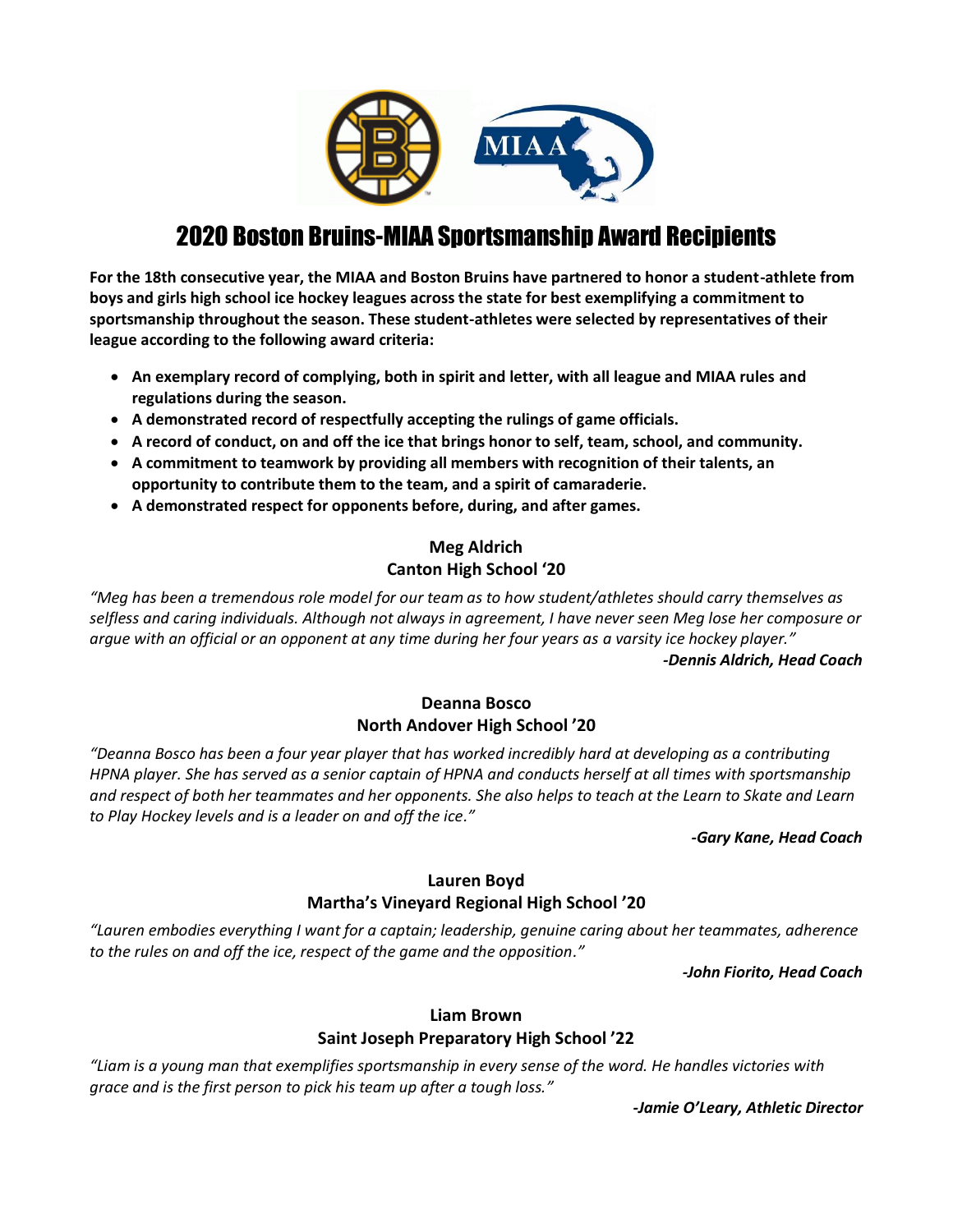# **Patrick Crowley Dracut High School '20**

*"As a coach, it has been special to see Patrick develop from his freshman year to seeing him lead the team and locker room in what it means to be a student-athlete. We will miss him next season, but are so excited to see his hard work and dedication recognized by the MIAA and Boston Bruins. He is a very deserving young man who exemplifies what it means to be a leader."*

#### *-Jeff DuRoss, Head Coach*

# **Billy Dragonetti Brockton High School '20**

*"Billy was our most spirited player. He only started playing hockey three years ago so his playing time was limited, but he always made the most of the time he was on the ice. He worked hard in practices and was always ready to play when he got in games. He was our motivational player in the locker rooms before games and in between periods. He was well respected by his teammates."*

#### *-Dan Mark, Head Coach*

### **Brendon Geary Holliston High School '20**

*"During his 4-year high school hockey career, Brendon has shown the capacity to manage a complex academic, extracurricular, and athletic workload. He has been on the academic honor roll every marking period of high school, he is very active in the Holliston community with the food pantry, serving on mission trips, a youth deacon at church, and a volunteer for the Special Olympics."*

*-Dan Geary, Head Coach*

# **Colleen Goonan Boston Latin School '20**

*"Colleen has always been a hard worker and someone that we can look to for leadership on the team, understanding when to lead, and when to follow. She rarely expects praise, but rather requests constructive criticism to better herself so that she can better those players around her. Colleen is committed to helping players younger than her develop on and off the ice."*

*-Tom McGrath, Head Coach*

### **Katie Guden Belmont High School '20**

*"Katie is an outstanding leader in every sense of the word. She gives her all to everything she does and makes those around her better as well. She is the consummate team player, always doing what is best for the team to help it succeed. Katie is well respected by her teammates and opponents, and is grounded in the philosophy of educational athletics, displaying sportsmanship, leadership, positive character and citizenship - all the while leading by example and helping those around her. "*

*-Jim Davis, Athletic Director*

# **Michael Harty North Andover High School '20**

*"Michael is a talented student athlete who has always demonstrated good sportsmanship during his soccer and hockey career. He is a good teammate who brings positive energy when he is on the ice and supports his teammates when he is off the ice."*

*-Peter Marfione, Head Coach*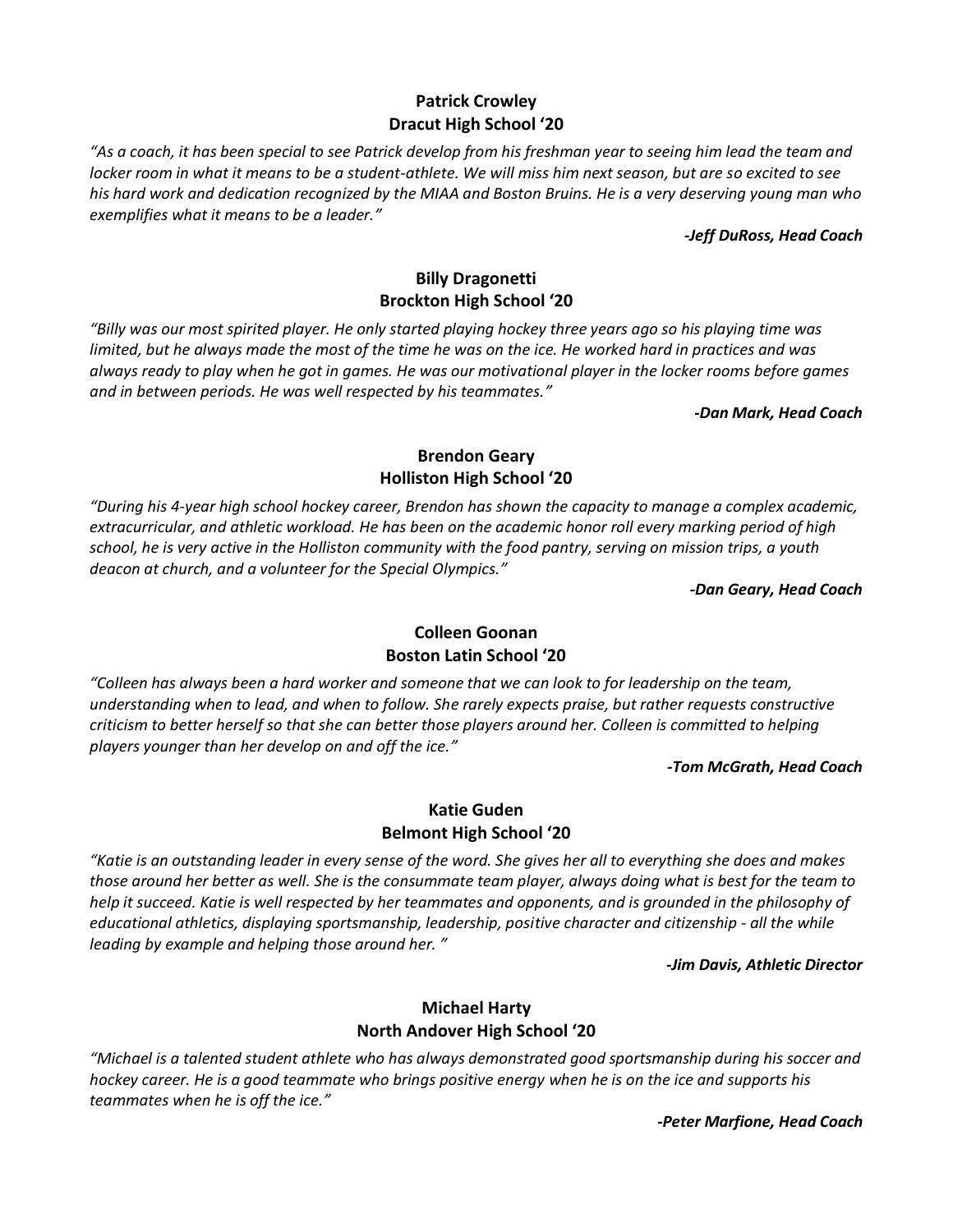### **Kenneth Hatt Martha's Vineyard Regional High School '20**

*"Kenny has served as the team captain this season and represented our program and whole community as a true sportsman. His commitment to recognizing and enforcing sportsmanship as a team captain was honorable and admirable. His conduct on and off the ice have assured his success along with providing the necessary leadership to respect the game and our opponents."*

#### *-Matthew Mincone, Head Coach*

### **Avery Holloway Duxbury High School '20**

*"Avery is someone who really stepped up as a leader for a young team this winter. A team that was expected to rebuild instead jelled and excelled as a team due to in large part the ability of Avery and our other seniors' ability to put the team first."*

*-Thomas Holdgate, Athletic Director*

### **Ronin Keane Arlington Catholic High School '20**

*"Ronin exemplifies the qualities of leadership, both as President of his senior class, and as a leader on the ice. He has always shown the utmost respect for officials and opponents, and is the kind of player who puts his team first."*

*-Daniel Shine, Coach/Athletic Director*

# **Christine Landry Notre Dame Academy '21**

*"In my 30 years of coaching high school boys and girls ice hockey, I can honestly say I've never coached anyone quite like Christine Landry. The empathy in which she shows underclassmen is incredible. Not just her great sportsmanship but also how she delivers her message as a leader of our team, which is totally inclusive. Her commitment to everything our coaching staff throws at our team is amazing. She is the first in line to show new drills and is always the first player on and the last player off the ice."*

#### *-John Findley, Head Coach*

### **Matthew LeBoeuf Greater New Bedford RVTHS '21**

*"Matthew is respectful, cooperative, supportive, well behaved and leads by example on and off the ice. His interactions with teammates, coaches, officials, and opponents is always with total respect. He never complains and always looks for the positive in all situations. I don't remember him ever challenging an official or coaches decision."*

*-Michael Frey, Head Coach*

# **Michael McGoldrick Greenfield High School '20**

*"Michael was named captain of the Green Wave team as a junior. This was chosen because of his leadership on the ice, but more importantly off the ice. Continually pushing himself to be a stellar student in the classroom. He also participates in numerous community service projects, including helping to organize and run the "learn to skate" program here at our local rink."*

*-Adam Bouchard, Head Coach*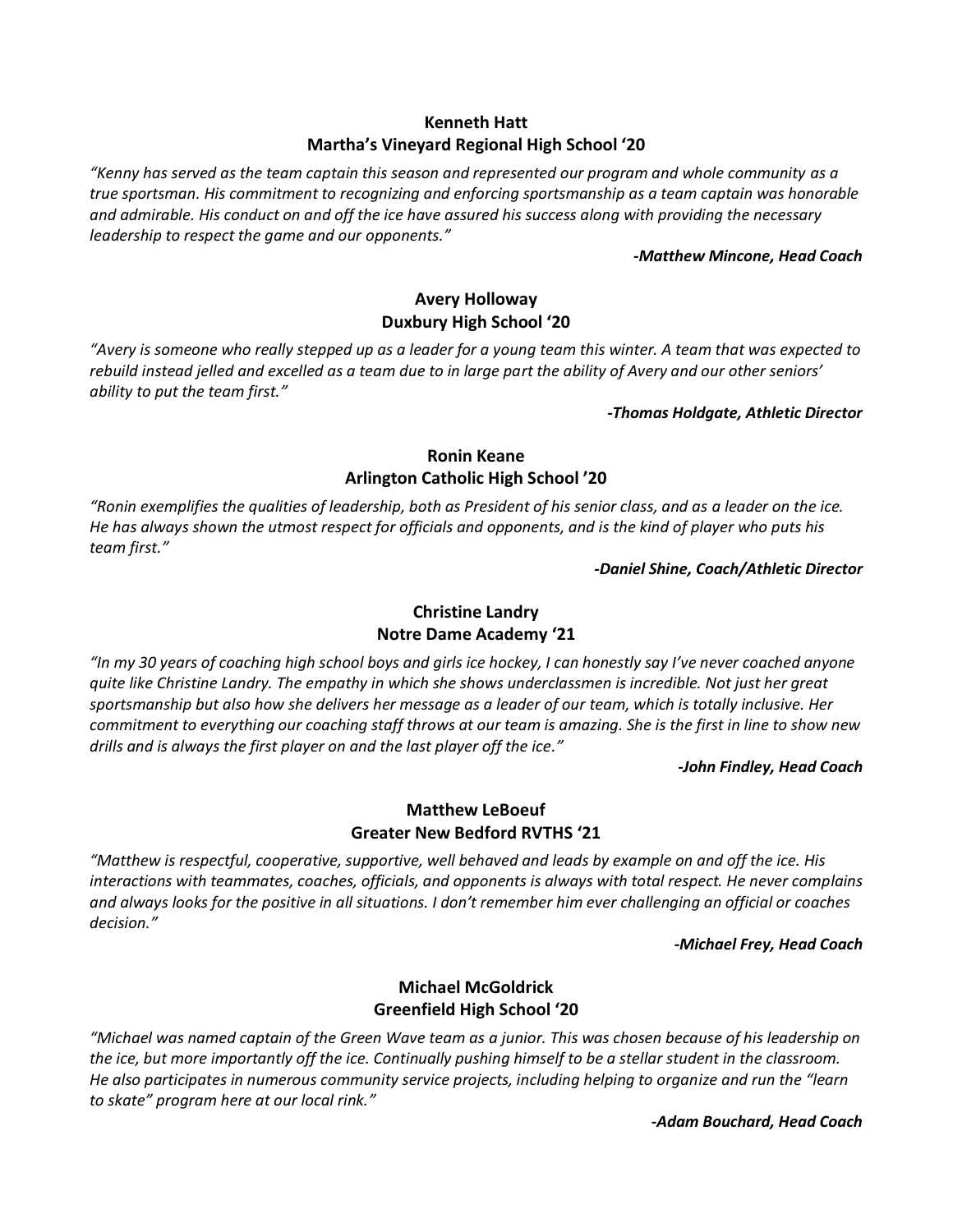### **Justin Moran Waltham High School '20**

*"In my 35 years of coaching hockey at WHS I would rank Justin Moran at the top of the list of hundreds of players that I have coached when it comes to the subject of sportsmanship. He totally gets IT and I am so proud of all his accomplishments and Justin is most deserving of the league wide sportsmanship award."*

#### *-John Maguire, Head Coach*

### **Jaren O'Brien Somerville High School '20**

*"Jaren O'Brien is and has been a very big presence on and off the ice and the epitome of a team player. He consistently pushes his teammates to be better, acknowledges their play, cheers them on, and consoles them when they are down. He is always respectful and enthusiastically does what is asked of him."*

*-Kevin Wilson, Head Coach*

### **Keegan O'Shea Hamilton-Wenham High School '20**

*"Keegan O'Shea, a senior forward and captain, has been instrumental in helping our school build a hockey program. I consider him a founding father. His commitment, leadership and work ethic have helped us build a successful hockey program. Keegan's dedication to his teammates is one of the biggest reasons for the success of the program. He leads by example."*

*-Rob Ryan, Head Coach*

# **Cameron Pelkey Westborough High School '20**

*"Cam's on ice behavior and relationship with game officials was exemplary at all times. Cam has an impeccable record on and off the ice. His reputation around the rink is outstanding. He does nothing but bring honor to our team, high school, and greater community. Cam's on ice demeanor was nothing short of perfect with regard to respecting his opponents before; during and after the game. He has developed into the model sportsman student athlete."*

#### *-Ed Belbin, Assistant Coach*

### **Spencer Reith Burlington High School '20**

*"Spencer is a role model for scholar athletes both on and off the ice. Always putting in the time to make sure that the outcomes for the team came first and personal accolade second. He pays attention to the details none to small and that is what makes him such a valued asset to our teams and our school community." -Shaun Hart, Athletic Director*

### **Daniel Sheeran Doherty Memorial High School '20**

*"Daniel Sheeran displays a tremendous amount of humility as an athlete, and always shows respect to opponents. In the position he plays as a defenseman, it often requires physical contact. While doing so, Daniel has developed the techniques necessary to play the position at a very high level cleanly, without drawing many if any penalties. His disciplined approach, and leadership as a captain had a tremendous effect on our team." -Michael Vaughan, Head Coach*